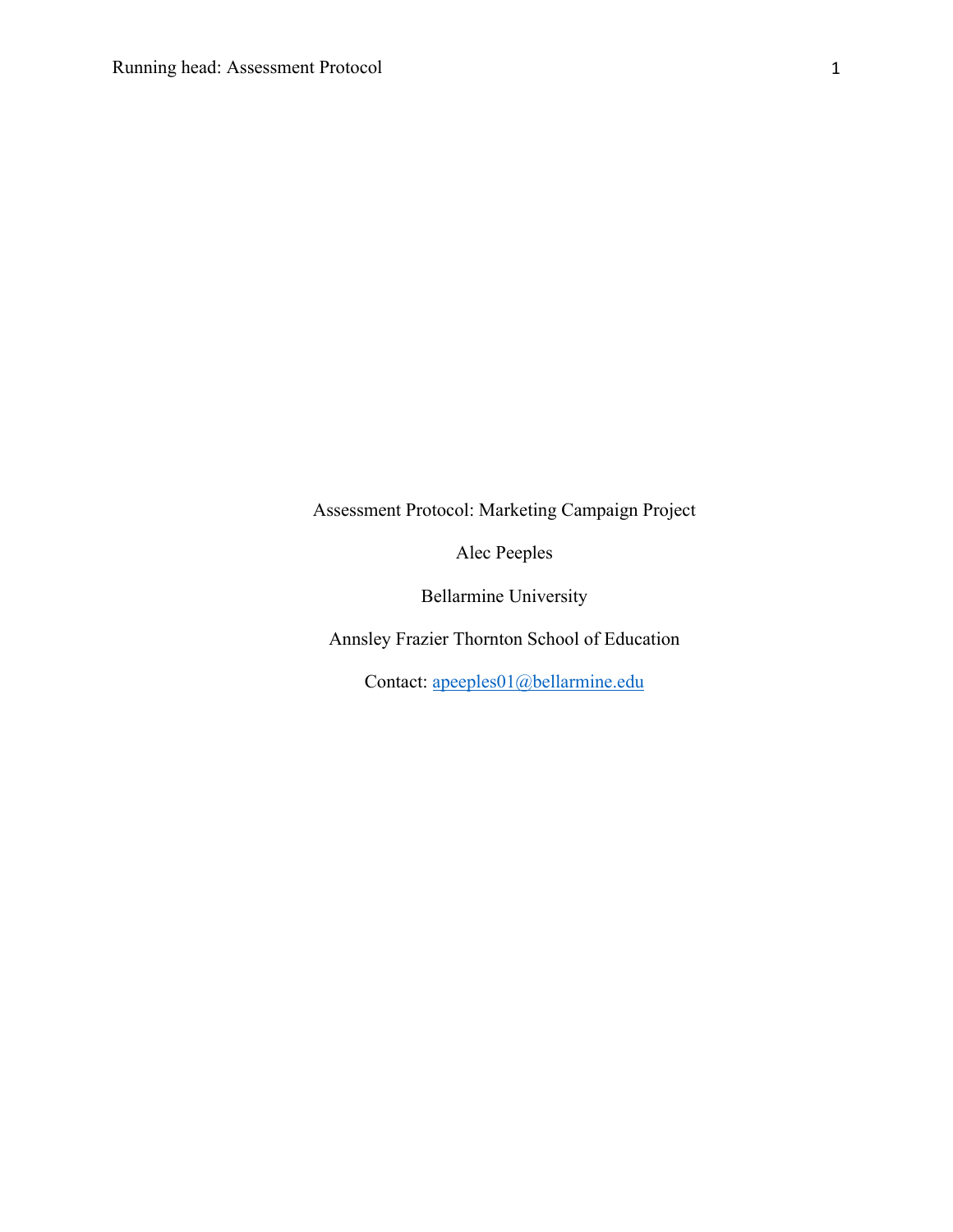#### **Assessment Protocol: Marketing Campaign Project**

The Marketing Internship Program employs up to ten marketing interns plus one coordinator. The goal of the internship is to 1) apply skills learned in the classroom and meet set learning goals, 2) learn to work as a team while exercising personal responsibility, 3) allow students to build a professional portfolio and showcase their work, and 4) assist students to become viable, experiences job applicants when seeking employment after graduation. The internship requires a commitment of 10-20 hours of work per week.

The program focuses on utilizing several marketing channels to attract their target audience. Channels include Facebook, Twitter, LinkedIn, Pinterest, and the ASC website. Additionally interns utilize more traditional methods of marketing such as flyers, poster, and brochures.

The learning outcome I aim to assess is one I earlier drafted and revised:

*"Students will be able to execute a multi-channel marketing campaign."*

### **Project Overview**

I will assess this learning outcome with a Marketing Campaign Project in which students have 4 weeks to develop, plan, and execute a multi-channel marketing campaign. The overall goal of the campaign will be subject to department approval and will vary based on any current initiatives, events, services, etc that are currently being planned or offered by the ASC.

I would implement this assessment as a summative project to occur at the end of the internship program. In addition to this being a performance assessment it also meets the criteria of *authentic assessment*: "that in which students are asked to perform real-world tasks that demonstrate meaningful application of essential knowledge and skills," (Mueller, 2012, as cited in Banta & Palomba, 2015). The general outline of the project is as follows: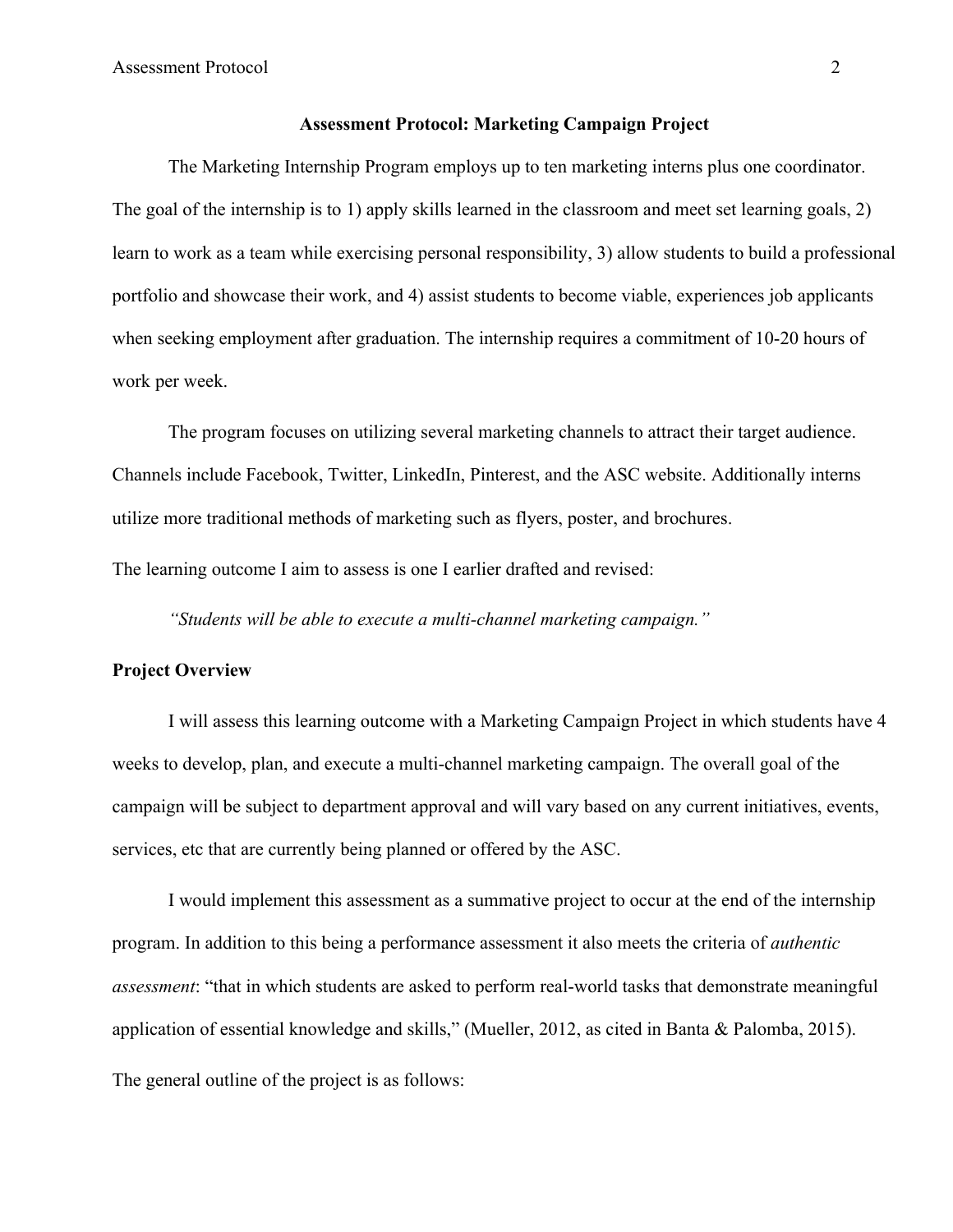- Interns will work with ASC staff to identify a campaign opportunity (e.g. promote an upcoming event)
- Interns will develop SMART goals (specific, measurable, achievable, relevant, time bound) that support the overall goal of the campaign.
- Interns will identify and profile their target audience.
- Interns will create a plan utilizing the channels that best support their unique goals and audience (e.g. emails, flyers, social media outreach, blogs, etc).
- Interns will work with the required parties to create and aggregate the necessary content (e.g. writers, designers, photographers, etc).
- Interns will oversee the execution of their campaign and monitor key performance indicators, adjusting strategy is necessary.
- Interns will provide a summary of the campaign results.
- Interns will self-reflect on the process, identifying strengths and weaknesses of the campaign, what improvements could be made for future campaigns, and whether or not the initial goals were met.

## **Department and Program Goals**

In addition to the marketing-specific skills demonstrated, as well as the aforementioned learning outcome, the intern will realize key goals of the ASC and its marketing outreach efforts such as:

*"To be intentional and strategic with our message."*

• This will be demonstrated by the unique SMART goals proposed by the intern, the implementation of the campaign, and a reflection at the end of the project.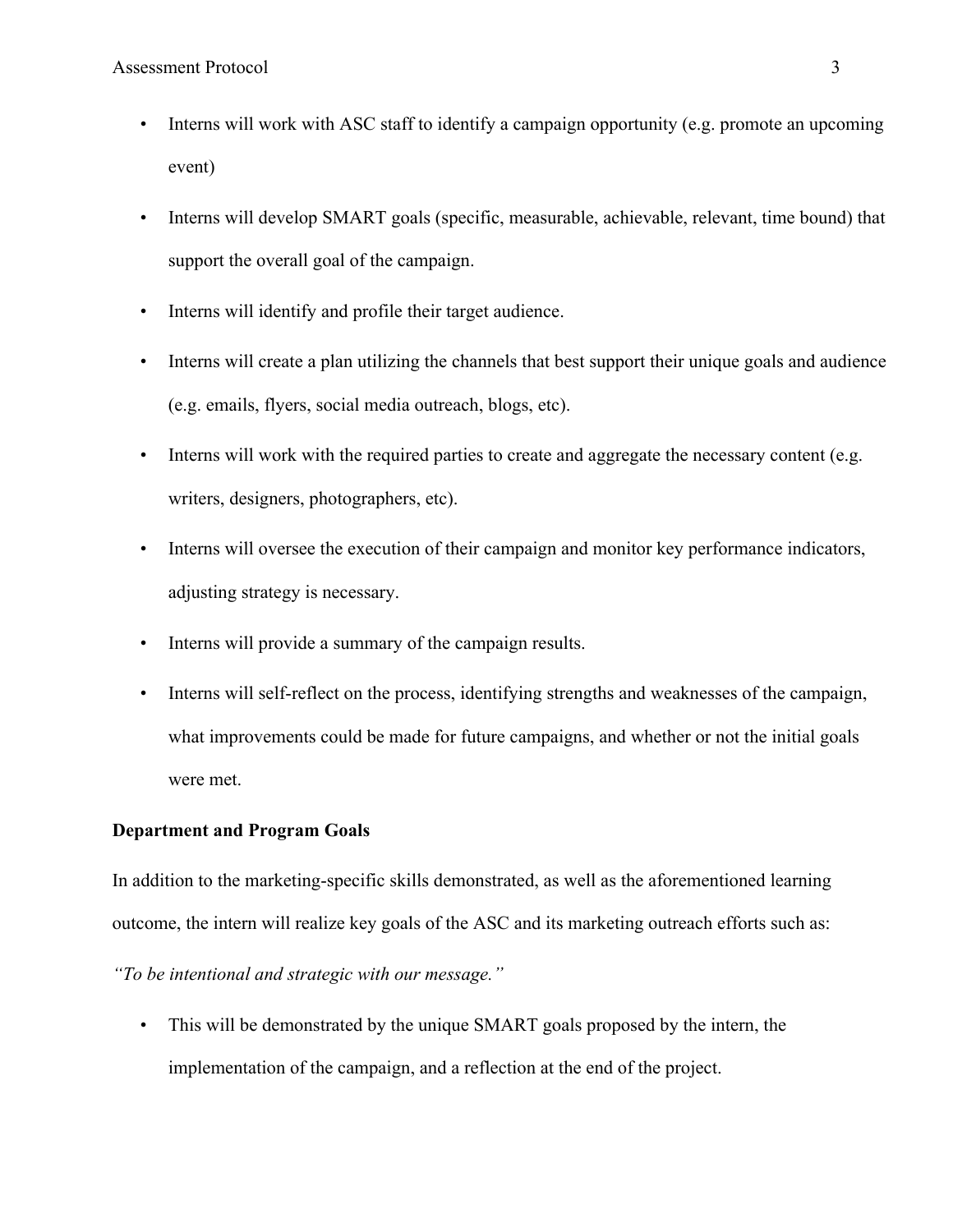*"Learn to work as a team while exercising personal responsibility."*

• This is achieved by the intern demonstrating their ability to work with other individuals and teams, both inside and outside the ASC, while simultaneously bearing the ownership responsibility of the campaign.

*"Allow students to build a professional portfolio and showcase their work."*

• The campaign and its results would be a great addition to a portfolio. The skills necessary to complete the project are vital to any level of marketing work.

### **Data and Analysis**

There will be several key pieces of the project on which we base the assessment. First are several pieces of qualitative data. I have listed each piece of data on which the intern will be assessed, as well as notes that would be included in the assessment tool.

- 1. Development of SMART goals
	- a. This will be assessed by determining whether or not the intern's goals support the overall missions of the department, as well as the unique campaign expectations.
		- i. Has the intern demonstrated critical thought developing the goals?
		- ii. Are the goals relevant to the desired outcome of the campaign?
		- iii. Do the goals demonstrate an understanding of the department's mission?
- 2. Creation of target audience profile
	- a. This will be assessed based on the thoroughness and accuracy of the profile.
		- i. Has the intern identified the unique needs their campaign is addressing?
		- ii. Is the profile specific?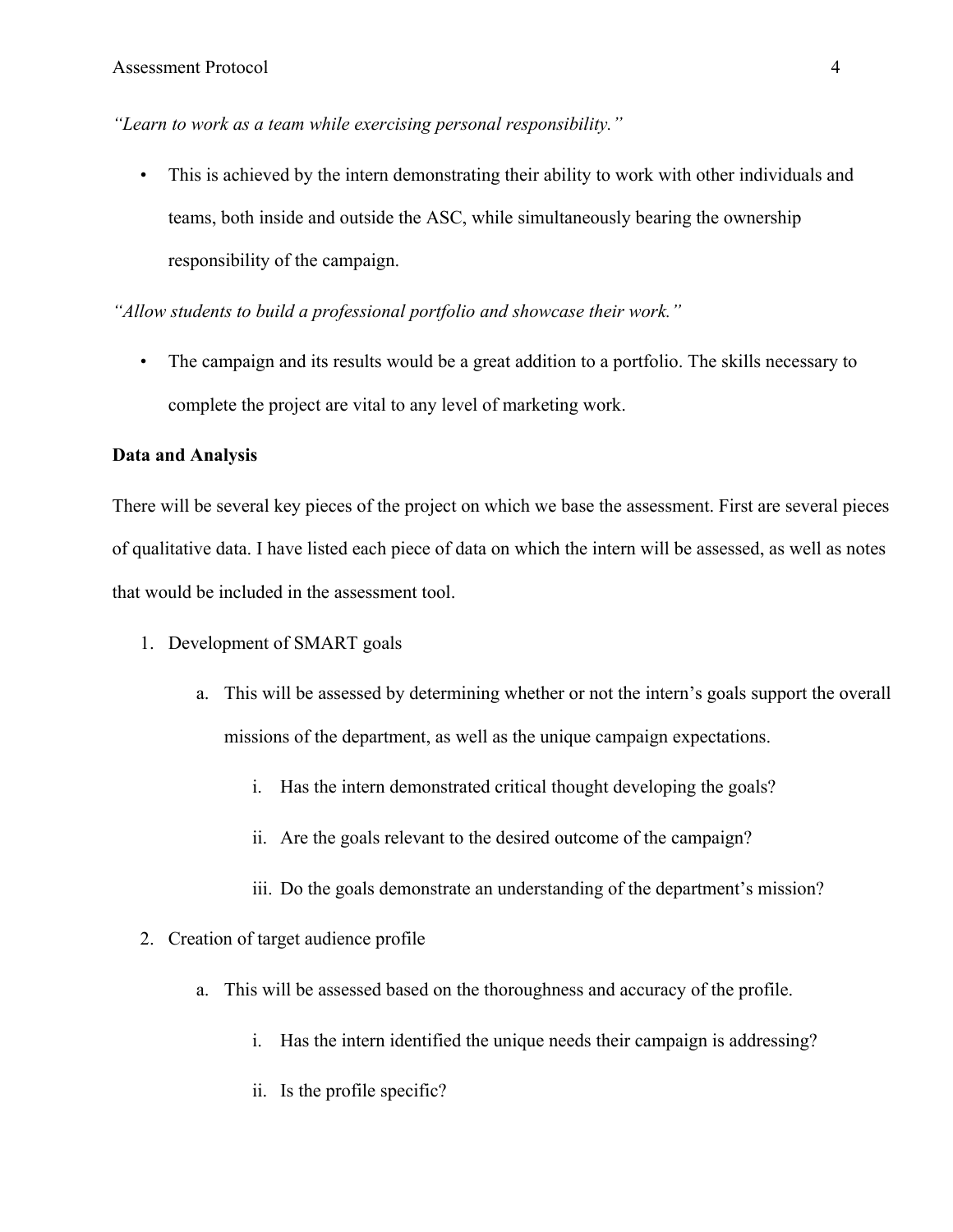- 3. Development of campaign content
	- a. This will be assessed based on its relevance to the target audience, the intern's ability to work with other teams, the intern's demonstration of personal responsibility.
		- i. Has the intern demonstrated an understanding of the target audience by choosing relevant content and material
		- ii. Does each piece of content have goals supporting the overall goal of the campaign?
		- iii. Did the intern demonstrate their ability to work closely with other individuals and parties inside and outside of the ASC?
- 4. Identification and implementation of outreach channels
	- a. This will be assessed based on the intern's ability to correctly identify and implement the various channels of outreach, e.g. Facebook, LinkedIn, radio, videos, flyers etc.
		- i. Has the intern supported the usage of each channel based on their target audience?
		- ii. How has the intern demonstrated creativity in their selection and creation of content?
- 5. Campaign execution
	- a. This will be assessed based on the intern's overall ability to execute the campaign, including their ability to aggregate and monitor KPI (and adjusting the campaign as needed).
- 6. Campaign reception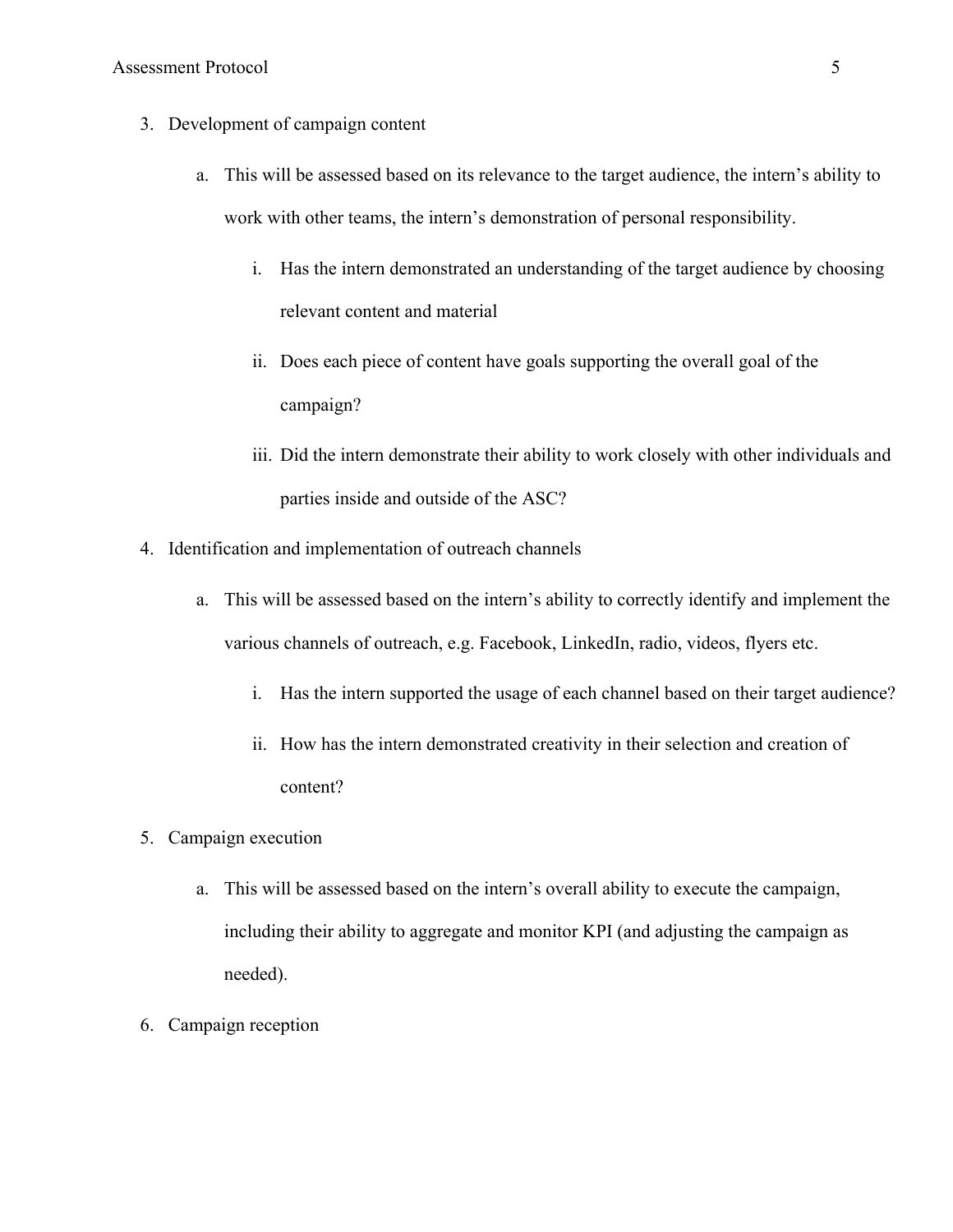- a. This will be assessed based on the level of audience engagement and whether the initial goals were satisfied.
- 7. Reflection
	- a. This will be assessed by assessing the intern's level of critical thinking and their ability to objectively assess the campaign's process and outcome.

As well as a few pieces of quantitative data:

- 1. Campaign performance
	- a. This will be assed based on the actual data backing the campaign performance (dependent upon content and channels, e.g. traffic, signups/registrations, likes, shares, etc). Additionally, it will assess the intern's ability to aggregate and present the metrics.

Due to the fact that the campaigns will vary, there will need to be flexibility in the scoring tool. Correctly assessing these data pieces will require someone with a strong background in marketing (digital and traditional). Ideally a professional-staff marketing coordinator or similar position, assisted by a small group of other ASC staff whom assist in evaluating the program-wide impact of the campaign.

# **Outcome**

Upon completion of the campaign and assessment, the intern will have vital real-world experience, a piece to use in their portfolio, and the assessment results to build upon. I intend to present the results to the ASC faculty and staff, as well as the various administrators and staff outside of the ASC who have vested interest in the ASC's marketing outreach and the internship program. I would expect this audience to include representatives from the university administration and other relevant departments such as Business, Communication, and others.